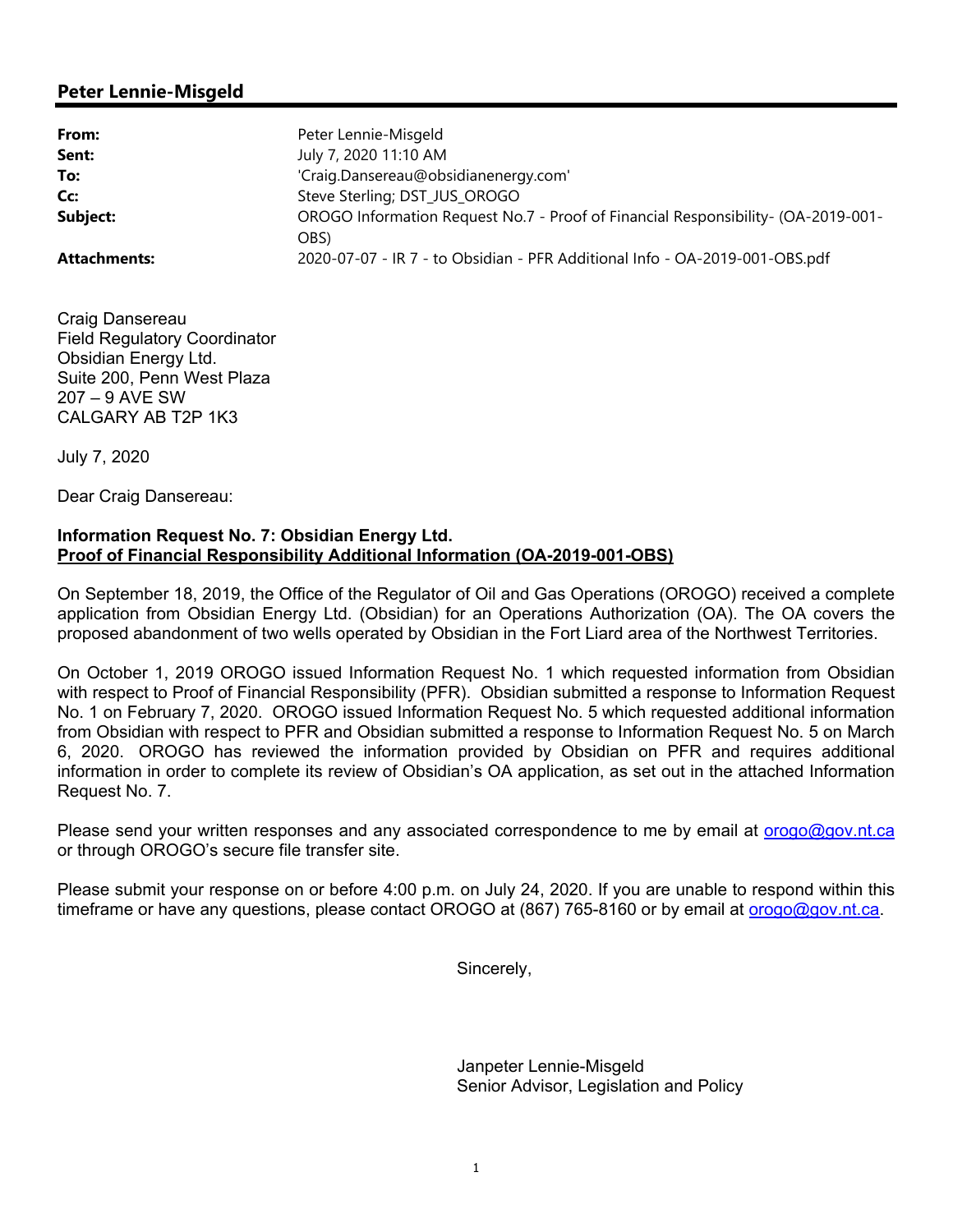#### **Mr. Janpeter Lennie‐Misgeld**

Senior Advisor, Legislation and Policy| Conseiller principal, Législation et politiques Office of the Regulator of Oil and Gas Operations | Bureau de l'organisme de réglementation des opérations pétrolières et gazières Government of the Northwest Territories | Gouvernement des Territoires du Nord‐Ouest PO Box 1320 Yellowknife NT X1A 2L9 Tel | Tél: 867‐765‐8160 Fax | Téléc: 867‐920‐0798 Web | Site web : www.orogo.gov.nt.ca NWT‐NU Spill Line: 867‐920‐8130 OROGO Incident Reporting Line | Pour signaler un incident: 867‐445‐8551

### **Mársı | Kinanāskomitin | Thank you | Merci | Hąį' | Quana | Qujannamiik | Quyanainni | Máhsı | Máhsı | Mahsı̀**

#### IMPORTANT NOTICE:

This transmission contains confidential information intended for a specific individual and purpose. The information is private, and is protected by law. If you are NOT the intended recipient or the authorized agent thereof, you are hereby notified that any disclosure, copying, distribution, or taking of any action in reference to the information in this email is strictly prohibited. If you have received this email in error, please notify me immediately by return email and delete all copies of the original message. Thank you.

Le présent message est destiné uniquement à l'usage de la personne ou de l'entité à laquelle il est adressé et peut contenir des renseignements privilégiés, confidentiels ou soustraits à la divulgation en vertu des lois applicables. Si vous n'êtes pas le destinataire prévu du présent message, ni l'employé ou le mandataire chargé de sa transmission au destinataire prévu, vous êtes avisé que toute diffusion, distribution ou copie de la présente transmission est strictement interdite. Si vous avez reçu le présent message par erreur, veuillez le supprimer immédiatement et nous en aviser par téléphone. Merci.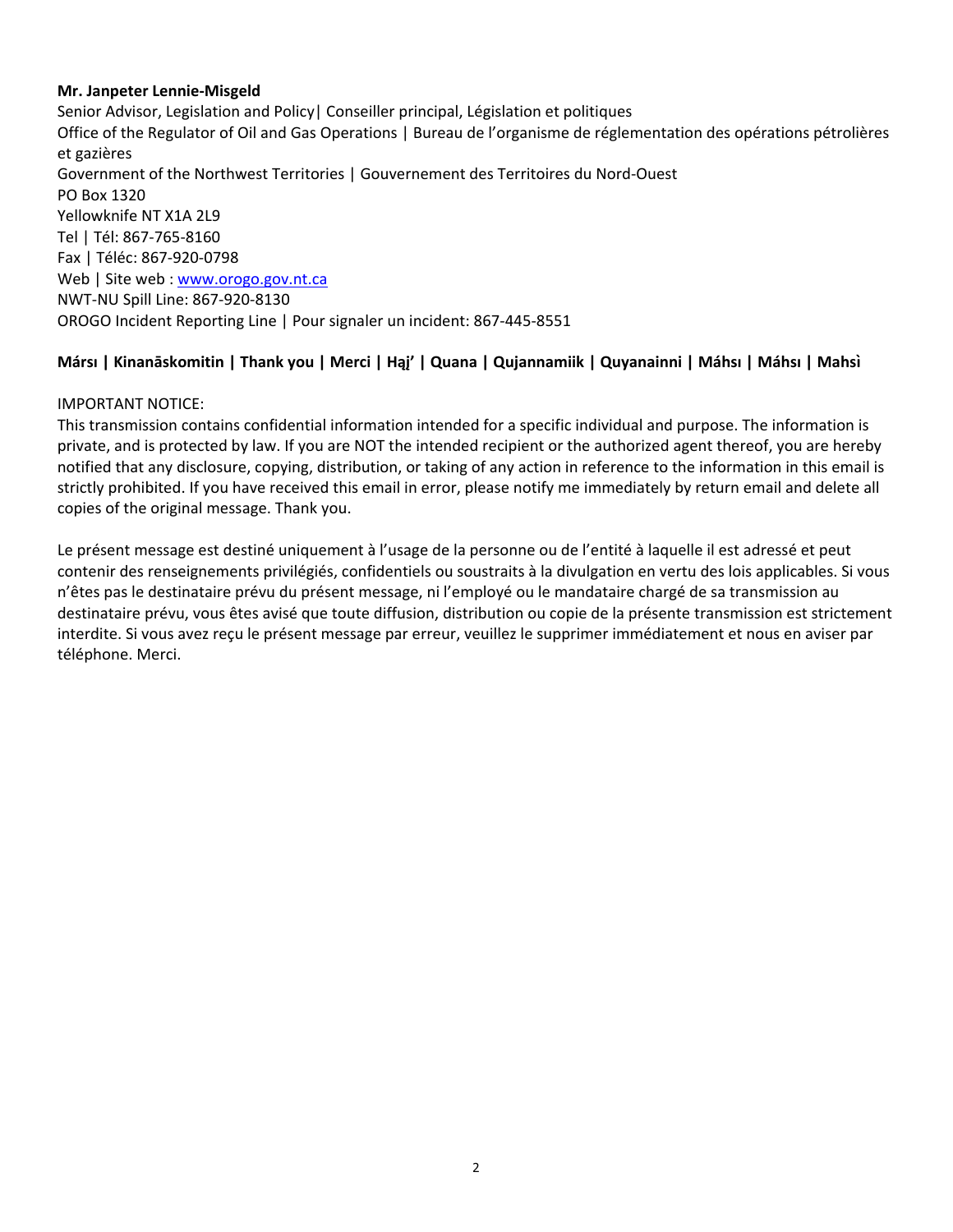## **Information Request No. 7**

# **Obsidian Energy OA-2019-001-OBS**

## **7.1 Proof of Financial Responsibility**

## **Preamble:**

In Information Request No. 1 (IR1), Obsidian Energy Ltd. was asked to provide the following:

(a) its assessment of the most likely event to occur with the highest potential for "actual loss or damage" or costs and expenditures as a result of its proposed activities.

In its response to IR1, received on February 7, 2020, Obsidian indicated that any spill would involve wellbore treating fluids, consisting of fresh water and circulated fluids. However, Obsidian did not quantify the amount of wellbore treating fluids that would be spilled in a worst case scenario. As Obsidian's estimates for the cost of cleaning up such a spill would be affected by the volume of the spill, OROGO requires this information in order to assess the reasonableness of Obsidian's estimates.

# **Request:**

Please provide a maximum volume for the spill of wellbore treating fluids that Obsidian considers to be the most likely event to occur with the highest potential for "actual loss or damage" or costs and expenditures as a result of its proposed activities.

# **7.2 Third Party Crew Costs**

# **Preamble:**

Proof of Financial Responsibility, as required under Section 64. (1) of the *Oil and Gas Operations Act,* is intended to compensate the Government of the Northwest Territories or another third party in the event that Obsidian does not adequately clean up a spill or debris. The compensation may be for costs and expenses incurred cleaning up the spill or debris. It may also be for loss or damages incurred as a result of the spill or debris. Such a spill or debris may not come to light until after the winter work season during which it occurred. Therefore, the third party clean-up may take place at a later date.

The costs associated with a third-party clean-up can be broken down as follows:

- Crew costs labour required to complete the clean-up
- Accommodation costs costs to accommodate the crew, either in a camp or in another facility, such as a hotel
- Equipment costs costs to hire equipment for the removal of material contaminated by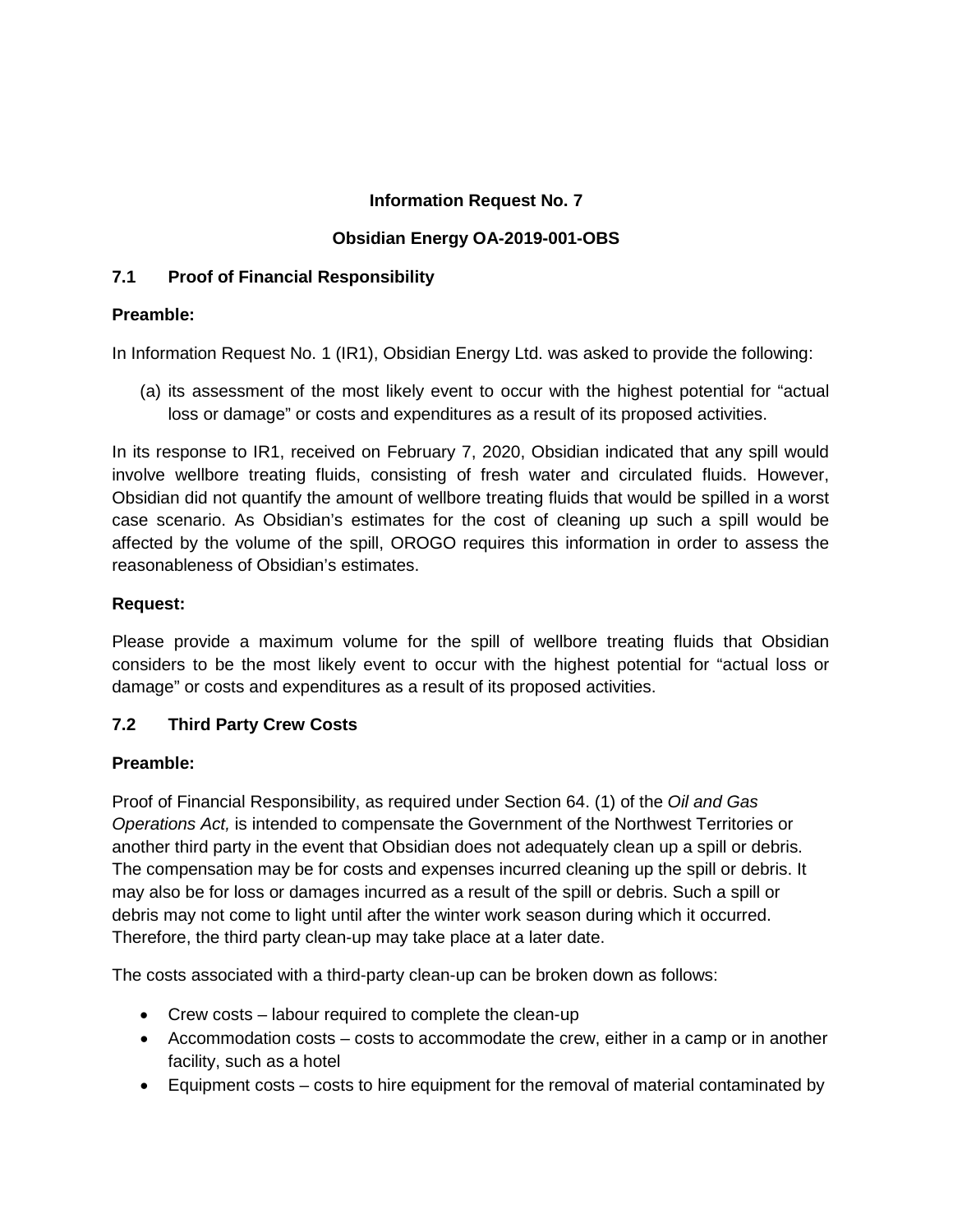the spill and

- Sampling costs costs to conduct sampling required to demonstrate that the clean-up has been completed effectively
- Transportation and disposal costs costs to transport the contaminated material to an approved disposal site and dispose of it
- Access costs costs to access the well site in order to complete the clean-up

In IR1, issued on October 1, 2019, and IR5, issued on February 21, 2020, Obsidian was asked to identify the cost to a third party to clean-up the spill identified in its worst case scenario. Obsidian's response to both IRs, received on February 7, 2020 and March 6, 2020, respectively, contained a table with estimated costs for third party clean-up.

In its response to IR5, Obsidian indicates that contaminated materials would be removed by crews "already on site". This is not consistent with the request for a cost estimate for a third party clean-up (i.e. one not completed by Obsidian).

Obsidian's cost estimate table, provided in response to IR1 and IR5, indicates a "crew mobilization and accommodation" cost of \$5,000 for the C-31 well, but \$0 for the K-32 well. It is not clear whether these costs are associated with the cost of labour or the cost of accommodation. It is also not clear why there would be costs for one well but not the other.

## **Request:**

Please provide an estimate of crew costs for a third party to clean-up the spill described in Obsidian's scenario at both the C-31 and K-32 well sites. Identify the number of person days labour required and the estimated cost per person day.

## **7.3 Third Party Accommodation Costs**

## **Preamble:**

In its response to IR5, Obsidian indicates that there will be no camp costs associated with clean-up of a spill at the C-31 or K-32 well sites, due to the small volume of the potential spill.

Obsidian's cost estimate table, provided in response to IR1 and IR5, indicates a "crew mobilization and accommodation" cost of \$5,000 for the C-31 well, but \$0 for the K-32 well. It is not clear whether these costs are associated with the cost of labour or the cost of accommodation. It is also not clear why there would be costs for one well but not the other. Finally, it seems unlikely that a third party clean-up crew would be able to complete even a small clean-up project at either well site without incurring some cost for accommodation, either in a camp or in another facility.

#### **Request:**

Please provide an estimate of the cost to accommodate the crew for a third party clean-up of the spill described in Obsidian's scenario at both the C-31 and K-32 well sites. Identify whether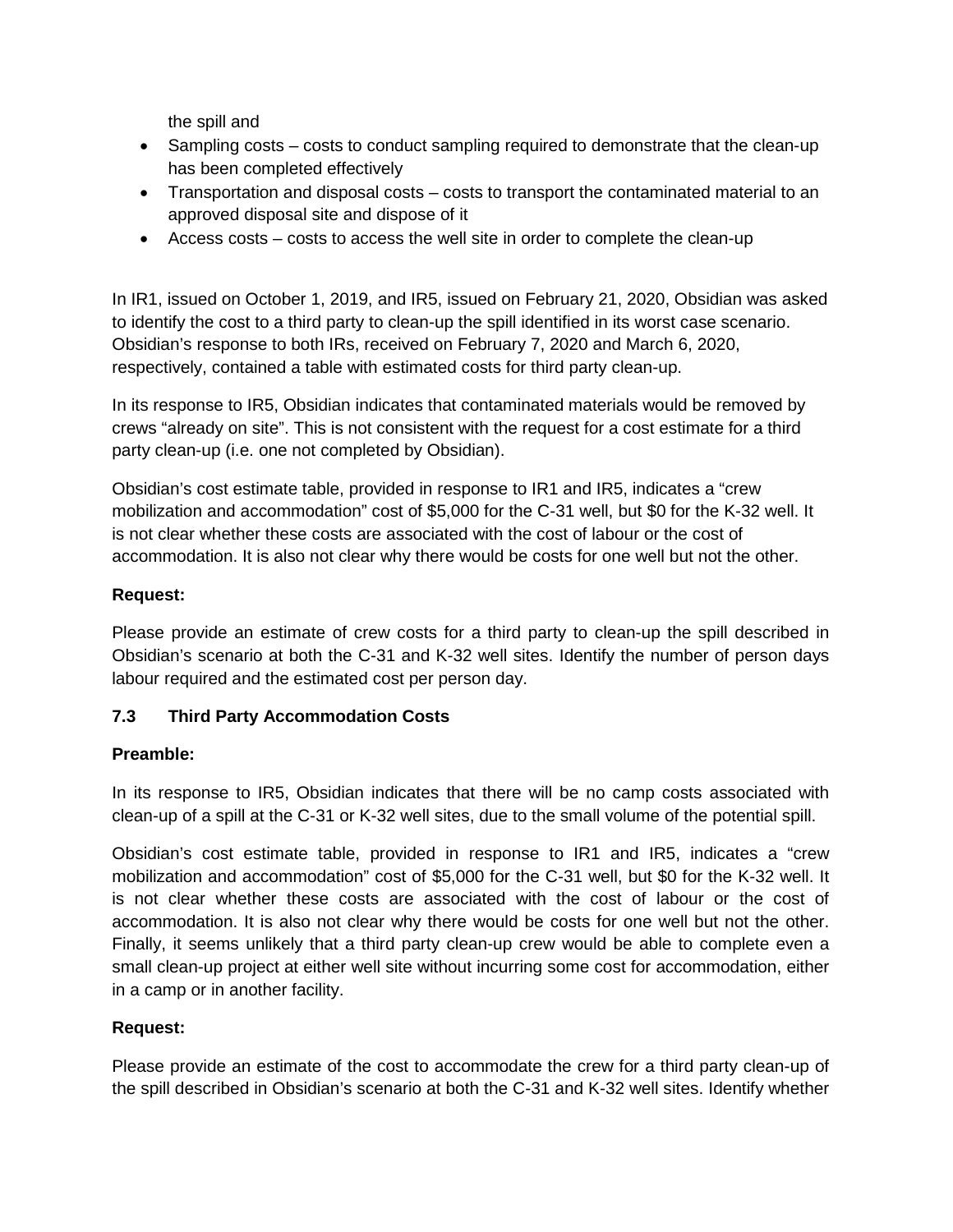accommodation would be in a camp or a hotel and how many days' accommodation would be required.

# **7.4 Third Party Equipment Costs**

# **Preamble:**

In its response to IR5, Obsidian indicates that contaminated materials would be removed using equipment "already on site". This is not consistent with the request for a cost estimate for a third party clean-up (i.e. one not completed by Obsidian).

Obsidian's cost estimate table, provided in response to IR1 and IR5, does not contain any cost estimate for equipment to complete the clean-up.

# **Request:**

Please provide an estimate of the cost to lease or otherwise acquire the equipment required to complete third party clean-up of the spill described in Obsidian's scenario at both the C-31 and K-32 well sites. Identify what equipment would be required.

# **7.5 Third Party Sampling Costs**

# **Preamble:**

Obsidian's cost estimate table, provided in response to IR1 and IR5, does not contain any cost estimate for sampling. Sampling is a normal component of a spill clean-up program and would be required to demonstrate that the clean-up program was effective.

## **Request:**

Please provide an estimate of the sampling costs required to complete a third party clean-up of the spill described in Obsidian's scenario at both the C-31 and K-32 well sites. Identify the number of samples required.

# **7.6 Third Party Transportation and Disposal Costs**

# **Preamble:**

Obsidian's cost estimate table, provided in response to IR1 and IR5, indicates "clean-up costs (material removal and disposal)" of \$5,000 for the K-32 well and \$10,000 for the C-31 well. It is not clear how these estimates were derived or why they would be twice as high for the C-31 well as for the K-32 well.

# **Request:**

Please provide an estimate of the cost to a third party for transporting and disposing of contaminated material resulting from the spill described in Obsidian's scenario at both the C-31 and K-32 well sites, based on the maximum volume of the spill provided in Obsidian's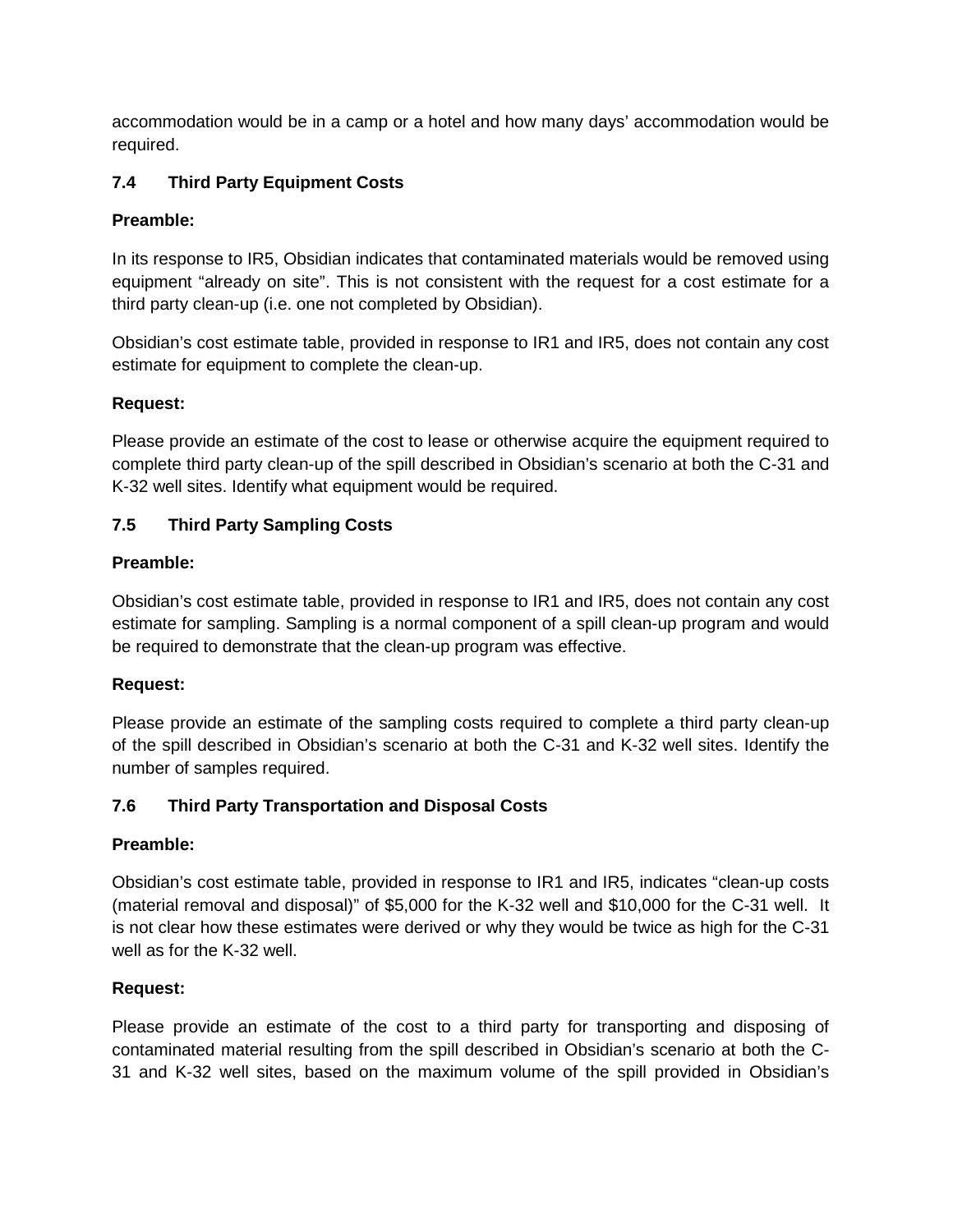response to IR 7.1.

### **7.7 Access Costs**

### **Preamble:**

In its response to IR5, Obsidian indicates that, as access infrastructure is already in place, there will be no costs associated with accessing either well site for spill clean-up. This is not consistent with the request for a cost estimate for a third party clean-up (i.e. one not completed by Obsidian), keeping in mind that such a clean-up may take place after the winter work season during which the spill occurred.

Obsidian's cost estimate table, provided in response to IR1 and IR5, estimates "access (same work season as spill)" costs of \$0 for the K-32 well and \$5,000 for the C-31 well. It is not clear why a cost estimate is allocated for accessing the C-31 well when the response to IR5 indicates that there would be no additional access costs associated with a clean-up operation.

Obsidian's Land Use Permit Application, submitted as part of its application for an Operations Authorization, shows that, for the purpose of the proposed abandonments:

- The C-31 well will be accessed using an ice bridge across the Liard River and all weather road (both permitted by another company) from the barge landing north of Fort Liard to near the well site. Obsidian will construct an additional 80m road to access the well site itself.
- The K-32 well site will be accessed using a winter road (permitted to another company) from Fort Liard. Obsidian will construct an additional 4.7 km road to access the lease from the winter road.

If a third party clean-up is required and occurs after the close of the winter work season during which the spill occurred, it is not clear to OROGO whether the ice bridge (for access to the C-31 well) or the winter road (for access to the K-32 well) will be required or in place. Even if this infrastructure is in place, costs would still be incurred to complete the final leg of the access to each well site.

## **Request:**

For the C-31 well site, please provide information to address the following:

- Clarify whether the third party clean up would occur during the ice-free months or during the following winter season and why;
- If the clean-up is to occur during the ice-free months, how the site would be accessed and what costs would be incurred to do so (for example, if by helicopter, estimated number of hours of flight time required);
- If the clean-up would occur during the following winter season: